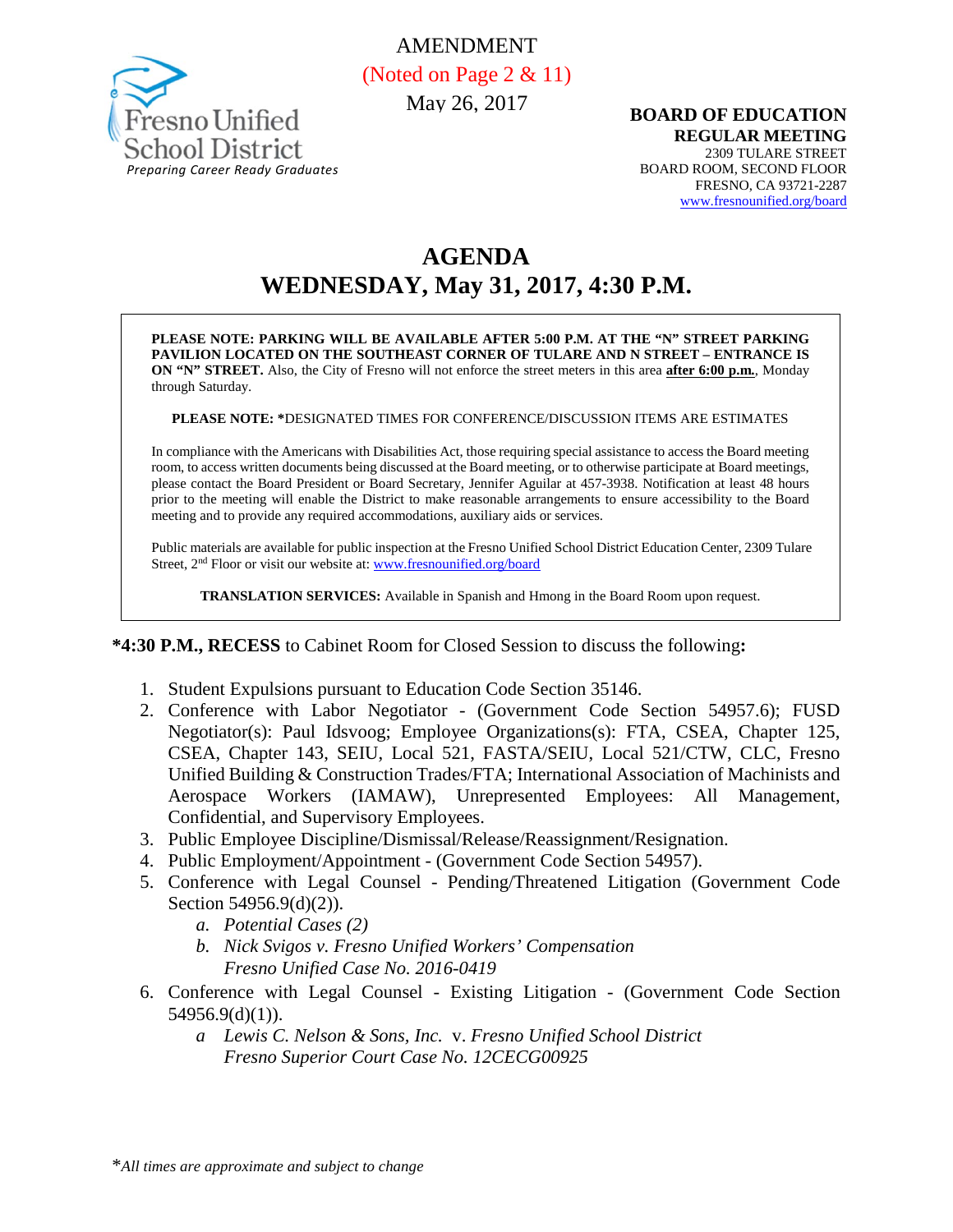# **5:30 P.M., RECONVENE** and report action taken during Closed Session, if any.

# **PLEDGE OF ALLEGIANCE**

Laura Espinoza, a A parent that has had a positive impact at Holland Elementary will lead the flag salute.

## **RECOGNIZE the Student Board Representatives for the 2016/17 School Year**

The Board of Education and Interim Superintendent wish to recognize Student Board Members Richard McCoy, Edison High School and Keerat Riar, Patiño High School for serving on the Board of Trustees during the 2016/17 school year. Contact person: Leslie Loewen, telephone 457-3674.

## **RECOGNIZE the Fresno Unified School District Spring Sports Valley Champions for the 2016/17 School Year**

# **APPROVE Minutes**

Included in the Board binders are the draft minutes for the April 5, 2017 Regular Meeting. The Interim Superintendent recommends approval. Contact person: Robert G. Nelson, telephone 457-3884.

# **HEAR Report from Interim Superintendent**

ALL CONSENT AGENDA items are considered to be routine by the Board of Education and will be enacted by one motion. There will be no separate discussion of items unless a Board member so requests, in which event, the item(s) will be considered following approval of the Consent Agenda.

# **A. CONSENT AGENDA**

# **A-1, APPROVE Personnel List**

Included in the Board binders is the Personnel List, Appendix A, as submitted. The Interim Superintendent recommends approval. Contact person: Paul Idsvoog, telephone 457-3548.

#### **A-2, ADOPT Findings of Fact and Recommendations of District Administrative Board**

The Board of Education received and considered the Findings of Fact and Recommendations of District Administrative Panels resulting from hearings on expulsion and readmittance cases conducted during the period since the May 17, 2017, Regular Board meeting. The Interim Superintendent recommends adoption. Contact person: Kim Mecum, telephone 457-3569.

## **A-3, ADOPT Waiver Requests for Rebecca Bier and Alana Cross to serve as Speech Language Pathologists**

Included in the Board binders are waiver requests for Rebecca Bier and Alana Cross, to serve as Speech Language Pathologists. Education Code 44225(m) allows the commission to grant waivers to fill unanticipated needs in an area deemed hard-to-fill.Rebecca Bier and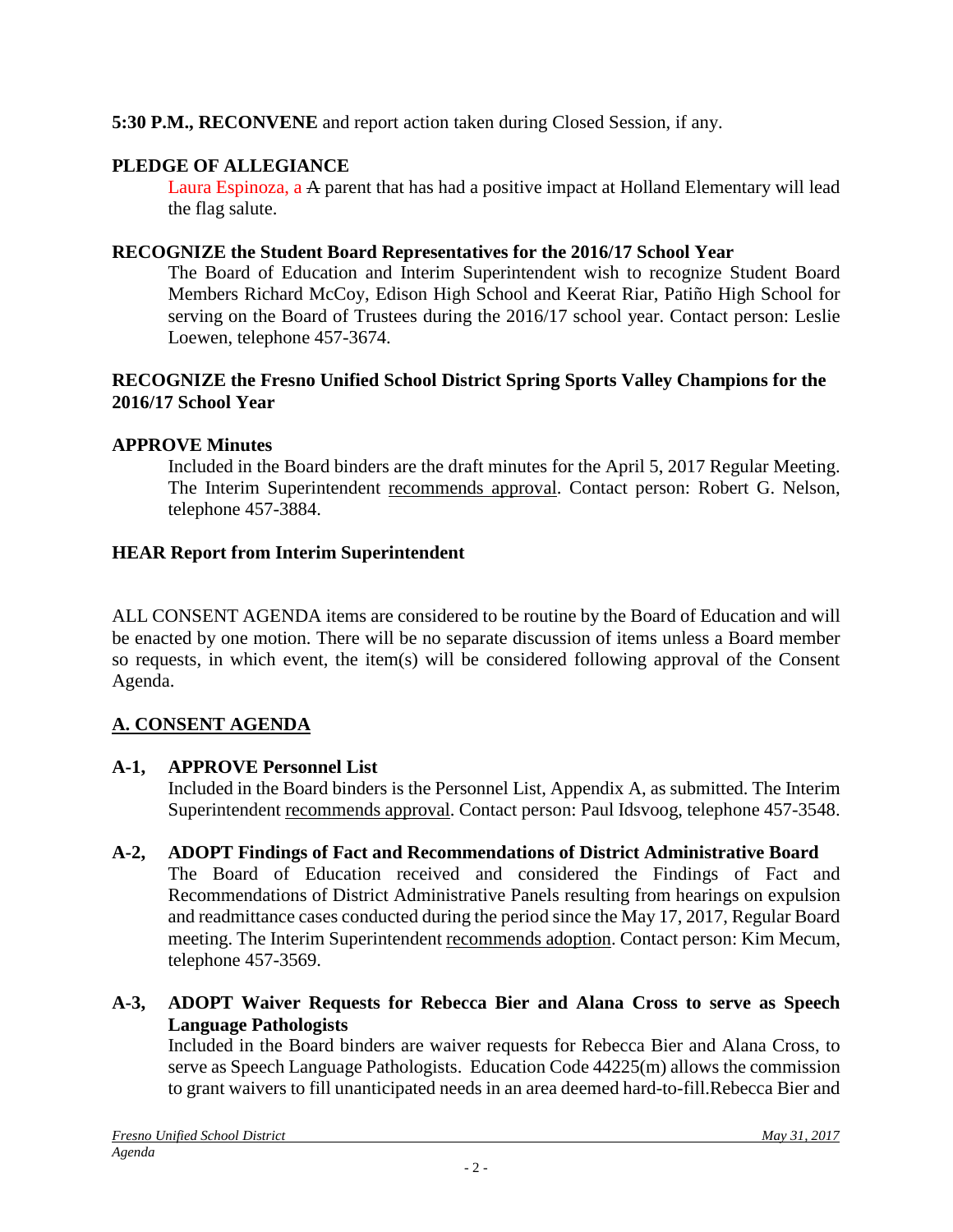Alana Cross have completed all clinical work and requirements for a Speech Language Pathologist and Audiologist license. They currently hold a Bachelor's Degree in Communicative Disorders. The expected Master's Degree completion date for both candidates is June 2018. The Interim Superintendent recommends adoption. Fiscal impact: There is no fiscal impact to the district. Contact person: Paul Idsvoog, telephone 457-3548.

# **A-4, ADOPT Declaration of Need for Fully Qualified Educators**

Included in the Board binders is the 2017/18 Declaration of Need for Fully Qualified Educators. Annually, the district adopts the Declaration of Need for Fully Qualified Educators, which certifies that there may be an insufficient number of certificated persons who meet the district's specified employment criteria for the positions listed on the declaration. The adoption of the declaration is a prerequisite to the issuance of any limited assignment teaching permits or emergency permits in the event that shortages in certain subject areas occur (Title 5, California Code of Regulations, Section 80026). The Interim Superintendent recommends adoption. Fiscal impact: There is no impact to the district. Contact person: Paul Idsvoog, telephone 457-3548.

#### **A-5, APPROVE Grant Application to the Spencer Foundation Research-Practice Partnership Program**

Approval is requested for a grant application to the Spencer Foundation for the Research-Practice Partnership (RPP) program which provides researchers and practitioners the opportunity to conduct educational research that is designed specifically to guide improvement efforts. Researchers from the University of California, Berkeley and the University of California, Davis propose to apply to the program to work with the Department of Prevention & Intervention, Restorative Practices Team, to evaluate restorative practice implementation in Fresno Unified through the research of lessons learned/best practices to support continuous improvement of the program. The Interim Superintendent recommends approval. Fiscal impact: The potential grant award is up to \$400,000. Contact person: Jorge Aguilar, telephone 457-3340.

#### **A-6, APPROVE Multi-year Proposal with Cisco Capital from Dimension Data for Annual Updates and Technical Support of District's Cisco firewall**

The Board previously awarded RFP #20003 to Dimension Data for purchase of the Cisco firewall, services, annual maintenance and firewall subscription services. This multi-year proposal, for the firewall subscription services, provides the benefit of discounts and protections against price increases during the term of the contract. This proposal represents a discounted annual payment payable each of three years for the annual updates and technical support of the district's Cisco firewall. The Interim Superintendent recommends approval. Fiscal impact: Sufficient funds of \$40,614 are available in the Information Technology budget. Contact person: Kurt Madden, telephone 457-3868.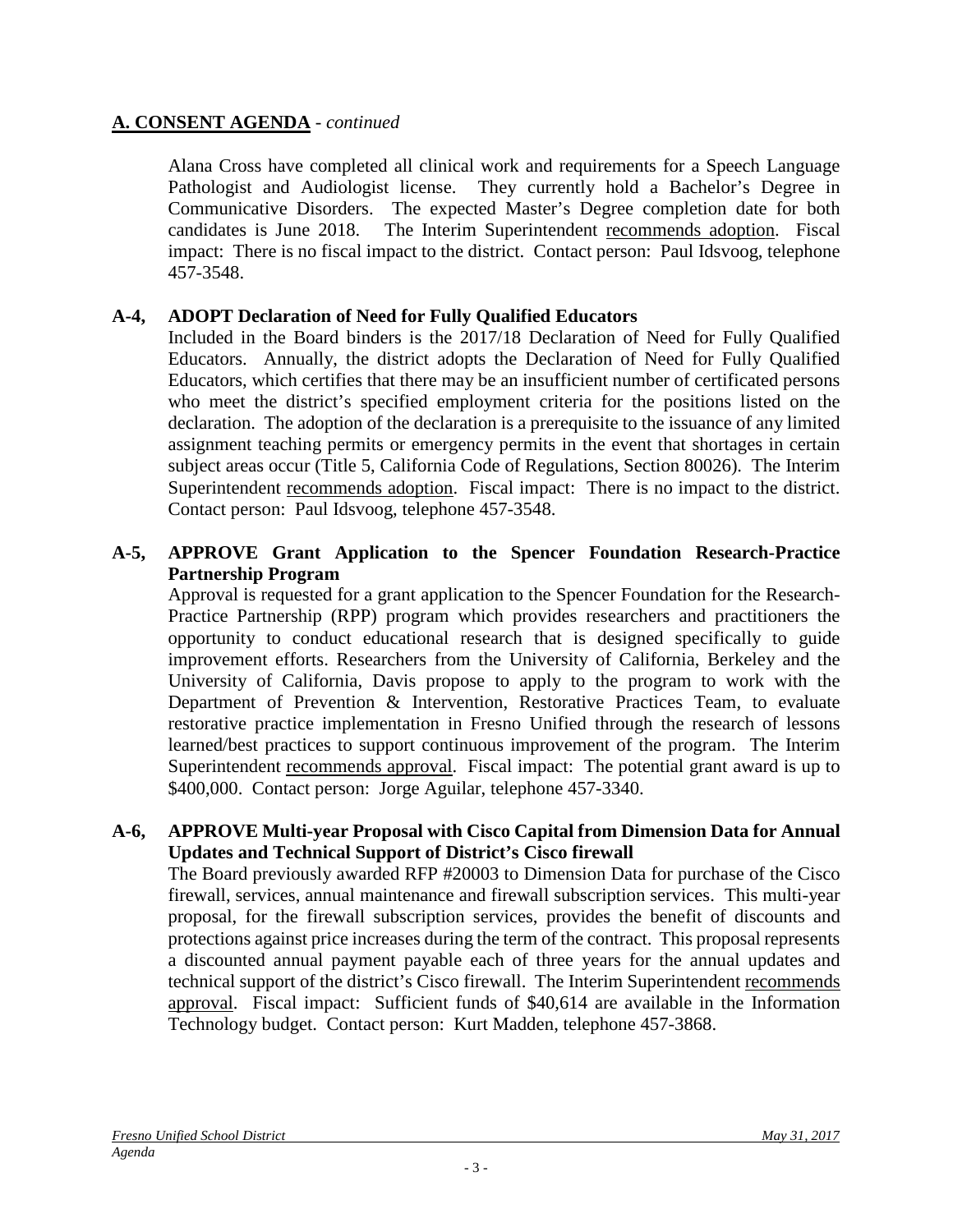## **A-7, APPROVE Proposal from Development Group, Inc. for HP 3Par Annual Maintenance**

Included in the Board binders is a proposal from Development Group, Inc. (DGI) for the annual maintenance and support of the HP 3Par Data Center storage system. The Data Center storage system includes storage services for ATLAS, Lawson, AMS, and all other data center related storage services. The Interim Superintendent recommends approval. Fiscal impact: Sufficient funds of \$26,080 are available in the Information Technology budget. Contact person: Kurt Madden, telephone 457-3868.

## **A-8, APPROVE Proposal from Development Group, Inc. for Cisco Smartnet and Technical Support of District's Core Network Infrastructure**

Included in the Board binders is a proposal from Development Group, Inc. (DGI) for Cisco Smartnet annual updates and technical support of the district's core network infrastructure. The district's core network infrastructure includes the network equipment that connects the Education Center to all school sites and out, through Fresno County Office Education, to the Internet; the network equipment for the data center as well as the network equipment to manage the district's wireless access network. The Interim Superintendent recommends approval. Fiscal impact: Sufficient funds of \$35,785 are available in the Information Technology budget. Contact person: Kurt Madden, telephone 457-3868.

## **A-9, APPROVE Multi-year Proposal with Cisco Capital from Development Group, Inc. and Technical Support of District Telecommunications Systems**

Included in the Board binders is a multiyear proposal with Cisco Capital from Development Group, Inc. (DGI) for the annual updates and technical support of the district's Cisco telecommunications system. This multi-year proposal provides the benefit of discounts and protections against price increases during the term of the contract. The Interim Superintendent recommends approval. Fiscal impact: Sufficient funds of \$90,000 are available in the Information Technology budget. Contact person: Kurt Madden, telephone 457-3868.

## **A-10, APPROVE Extension of Joint Use Agreement with City of Fresno for Weekend Community Open Space Program for Elementary and Middle Schools**

Included in the Board binders and recommended for approval is an addendum to the agreement between Fresno Unified and the City of Fresno for use of district green space at elementary and middle schools for the City's Weekend Community Open Space Program. The addendum is for a period of one year (June 1, 2017 – May 31, 2018), with the option for the district to administratively extend the term for an additional year (June 1, 2018 – May 31, 2019). The Weekend Community Open Space Program has met its goal of providing recreational opportunities to residents utilizing district green space. District and City staff have worked closely together on the program and there have been no adverse impacts at school sites. The Interim Superintendent recommends approval. Fiscal impact: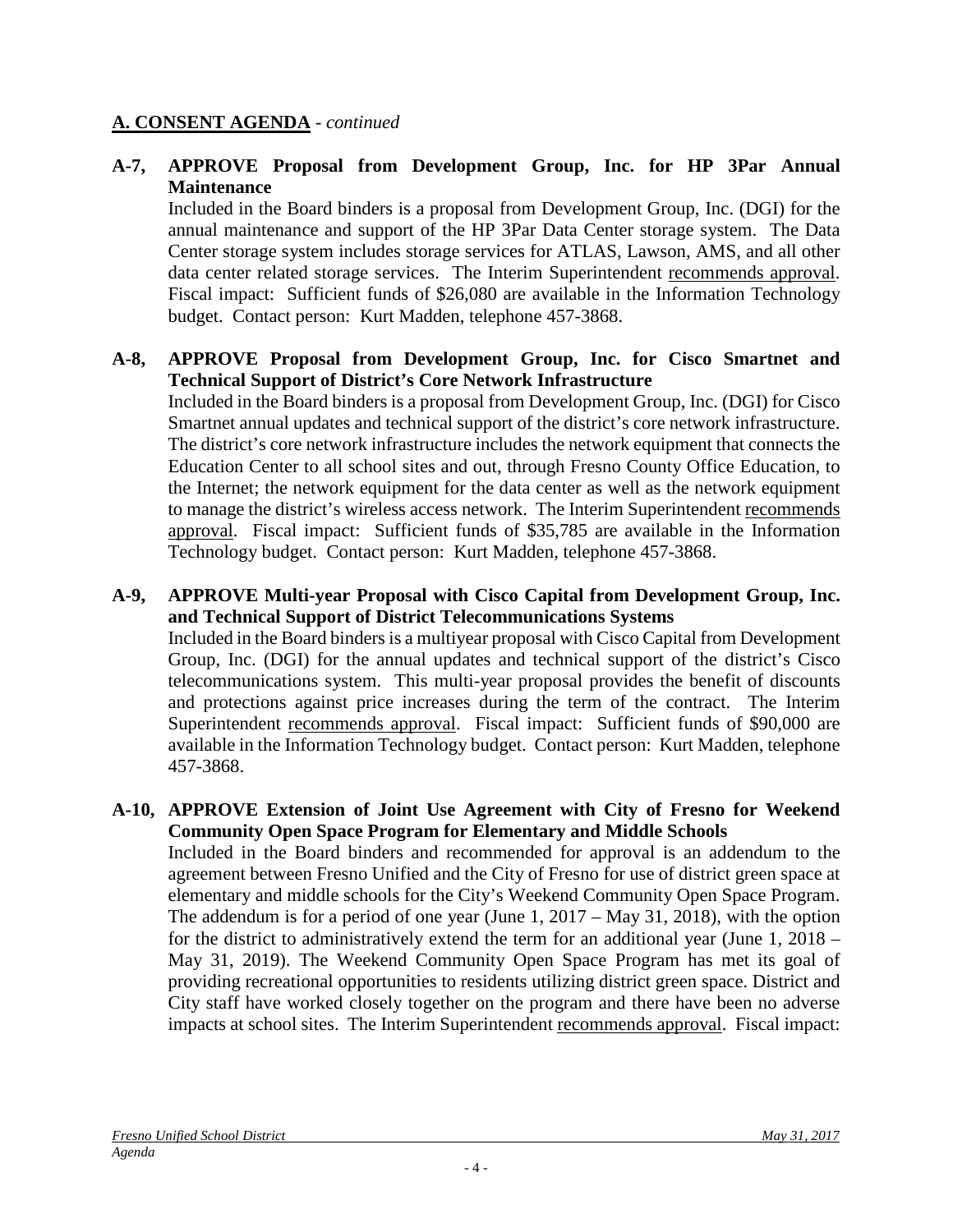The City is responsible for costs related to portable restrooms, litter/debris collection and disposal, additional security if needed, and damage to facilities resulting from weekend community use. Contact person: Karin Temple, telephone 457-3134.

## **A-11, APPROVE Agreement with City of Fresno to Provide Summer Swim Program at District Pools**

Included in the Board binders and recommended for approval is an agreement between Fresno Unified and the City of Fresno for use of district pools for a City-operated swim program that will provide swim lessons and community recreational swimming opportunities, June 10 through August 6, 2017. The goal of the summer swim program is to improve community access to affordable swim lessons and recreational swimming. The City will be responsible for supervising pool use at all times during program hours with American Red Cross certified lifeguards and related staff. Revenue from swim lessons and other City sources will support a portion of the cost to provide lifeguards. The balance of the cost, estimated at \$31,600, is recommended to be funded by the district. The Interim Superintendent recommends approval. Fiscal impact: \$31,600 is available in the General Fund budget. Contact person: Karin Temple, telephone 457-3134

**A-12, APPROVE Award of Bid 17-23 Sections A-H, 2017 Exterior Painting at 16 Campuses** Included in the Board binders is information on Bid 17-23, consisting of eight bid sections, for exterior painting at 14 elementary schools, Cambridge High School, and Cesar Chavez Adult Education school.

Staff recommends award to the lowest responsive, responsible bidders:

|                                    | Sec. A Forkner, Gibson, McCardle | <b>Horizon Brothers Painting</b>       | Rio Linda           | \$218,250 |  |
|------------------------------------|----------------------------------|----------------------------------------|---------------------|-----------|--|
|                                    | Sec. B Lowell, Muir              | Ro's Precise Painting Inc.             | Sanger              | \$174,253 |  |
|                                    | Sec. C Cooper, Phoenix           | A Plus Painting                        | Roseville           | \$162,000 |  |
|                                    | Sec. D Centennial, Viking        | <b>Horizon Brothers Painting</b>       | Rio Linda           | \$143,050 |  |
| Sec. E                             | Turner                           | JPB Designs Inc.                       | Sacramento          | \$87,700  |  |
|                                    | Sec. F Mayfair, Webster          | G K Painting & Construction Sacramento |                     | \$178,000 |  |
|                                    | Sec. G Rowell, Chavez Adult Ed.  | A Plus Painting                        | Roseville           | \$122,000 |  |
|                                    | Sec. H Aynesworth, Cambridge     | Century Ent. Inc.                      | San Juan Capistrano | \$115,400 |  |
| \$1,200,653<br><b>Total Award:</b> |                                  |                                        |                     |           |  |

The Interim Superintendent recommends approval. Fiscal impact: \$1,200,653 is available in the Measure Q fund. Contact person: Karin Temple, telephone 457-3134.

#### **A-13, APPROVE Award of Bid 17-24; Centennial, Del Mar, and Roeding Elementary Schools Chiller Replacements**

Included in the Board Binders is information on Bid 17-24, for installation of replacement chillers at Centennial, Del Mar, and Roeding Elementary Schools. This project is the first increment of Phase 2 Proposition 39 Energy Expenditure Plan, and is approved by the California Energy Commission.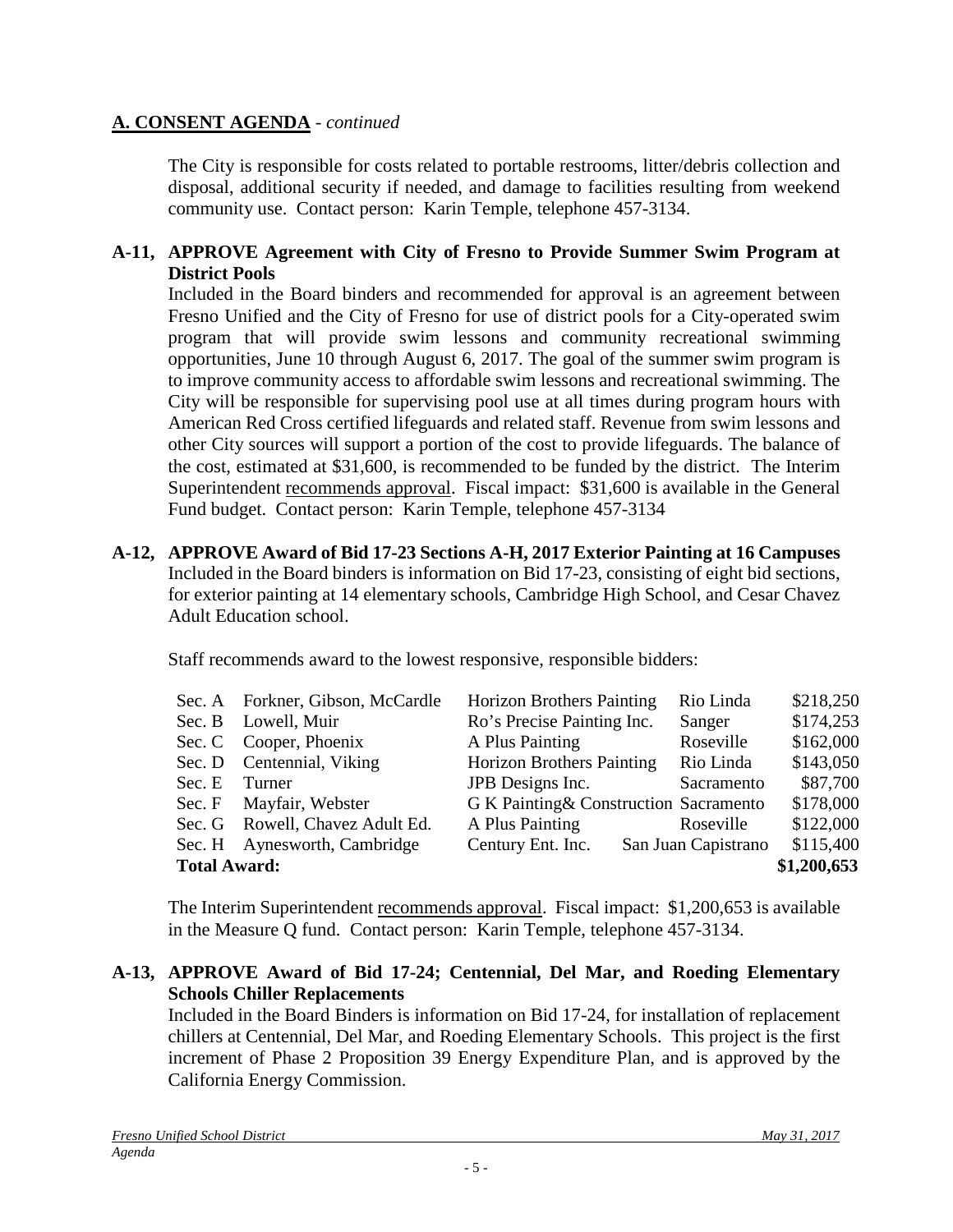Staff recommends award to the lowest responsive, responsible bidder:

Strategic Mechanical Inc. (Fresno, California) \$389,000

The Interim Superintendent recommends approval. Fiscal impact: Funding of \$389,000 is available in the California Clean Energy Jobs Act (Proposition 39) budget. Contact person: Karin Temple, telephone 457-3134.

#### **A-14, APPROVE Award of Bid 17-28 A-C, Asphalt Shingle Re-Roof for Locker and Multipurpose Rooms at Three Campuses (Heaton, Roeding and Tenaya)**

Included in the Board binders is information on Bid 17-28, consisting of three bid sections, to re-roof Locker Room Building at Tenaya Middle School and re-roof the Multipurpose Rooms at Roeding and Heaton Elementary Schools.

Staff recommends award to the lowest responsive, responsible bidders:

| Section A          |  | Tenava | Nations Roof West, LLC         | Fresno, California | \$46,700  |
|--------------------|--|--------|--------------------------------|--------------------|-----------|
| Section B          |  | Heaton | Nations Roof West, LLC         | Fresno, California | \$96,800  |
| Section C          |  |        | Roeding Nations Roof West, LLC | Fresno, California | \$70,800  |
| <b>Total Award</b> |  |        |                                |                    | \$214,300 |

The Interim Superintendent recommends approval. Fiscal impact:\$214,300 is available in the Measure Q Fund. Contact person: Karin Temple, telephone 457-3134.

## **A-15, APPROVE Award of Bid 17-29, Center for Professional Development Parking Lot Improvements**

Included in the Board binders is information on Bid 17-29, to replace the existing parking lot asphalt surrounding the Center for Professional Development and Grounds Maintenance buildings at the E Street location. The project will improve site drainage, reconfigure parking spaces for accessibility, and eliminate safety hazards due to deteriorated asphalt.

Staff recommends award to the lowest responsive, responsible bidder:

Pierce Construction (Fresno, California) \$278,268

The Interim Superintendent recommends approval. Fiscal impact:\$278,268 is available in the School Facilities Fund. Contact person: Karin Temple, telephone 457-3134.

## **A-16, APPROVE Award of Bid 17-30, Design Science High School Portable Campus Addition**

Included in the Board binders is information on Bid 17-30, for relocating eight portable classrooms and one portable restroom from Bullard High School, and one portable classroom from Wishon Elementary School, to the Design Science High School campus. The project includes the construction of concrete pads with ramps and utility hook-ups.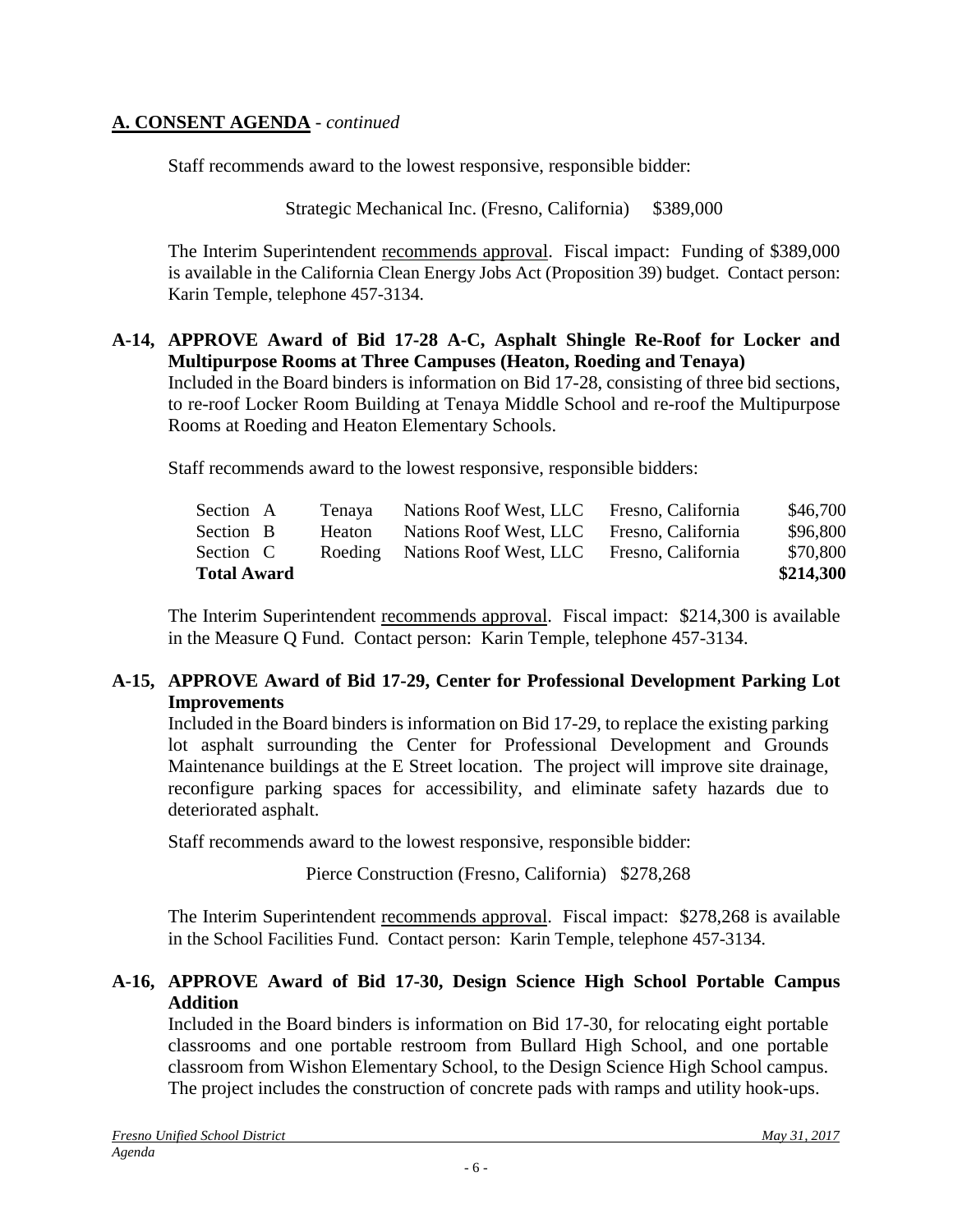The portable classrooms are needed to accommodate enrollment and to best serve student needs.

Staff recommends award to the lowest responsive, responsible bidder:

Davis Moreno Construction, Inc. (Fresno, California) \$1,224,000

The Interim Superintendent recommends approval. Fiscal impact: \$1,224,000 is available in the Measure Q Fund. Contact person: Karim Temple, telephone 457-3134.

#### **A-17, APPROVE Rejecting Bid 17-25, Slater Elementary School Infrastructure for Interim Housing**

Included in the Board binders is information on Bid 17-25, to provide infrastructure (concrete pads with ramps and utility hook-ups) for eight temporary classroom portables and one kindergarten classroom portable with restroom. The portables are to provide interim housing at Slater during construction of two new 8-classroom buildings and a new kindergarten building. The request for bids was lawfully advertised on March 21, 2017, and the bids were opened on April 19, 2017. Notifications were sent to 285 vendors and five construction trade publications, and the district received one response. The one bid received was significantly above the construction estimate. Potential bidders were contacted and reported not bidding primarily due to competing projects in the market. Rejecting the bid will not impact classes or the construction project timeline. The work will be incorporated into the overall campus renovation project and rebid at a later date. The Interim Superintendent recommends approval. Fiscal impact: Rejecting the bid results in no fiscal impact to the district. Contact person: Karin Temple, telephone 457-3134.

## **A-18, APPROVE Revisions to Questionnaire and Scoring Matrix for Prequalifying Prospective Bidders on Construction Contracts**

Included in the Board binders and recommended for approval are revisions to the district's prequalification questionnaire and scoring matrix for prospective bidders on public works contracts. On November 20, 2013 the Board adopted Resolution 13-04, which sets out prequalification criteria and includes the questionnaire and scoring matrix, to comply with Public Contract Code (PCC) section 20111.6. The recommended revisions are primarily to align to vendors' single project bonding capacity, and may result in increased competition for future projects. The PCC requires prequalification of general contractors and electrical, mechanical, and plumbing trades on construction projects costing \$1 million or more. The Interim Superintendent recommends approval. Fiscal impact: There is no fiscal impact to the district. Contact person: Karin Temple, 457-3134.

# **A-19, APPROVE Request for Qualifications 17-31, Financial Advisory Services**

It is recommended that the Board approve a contract, effective immediately and continuing through the final Measure X issuance, with Keygent, LLC to provide financial advisory services related to the district's bond program. On April 25, a multi-departmental committee evaluated the seven responses to the Request for Qualifications on the firm's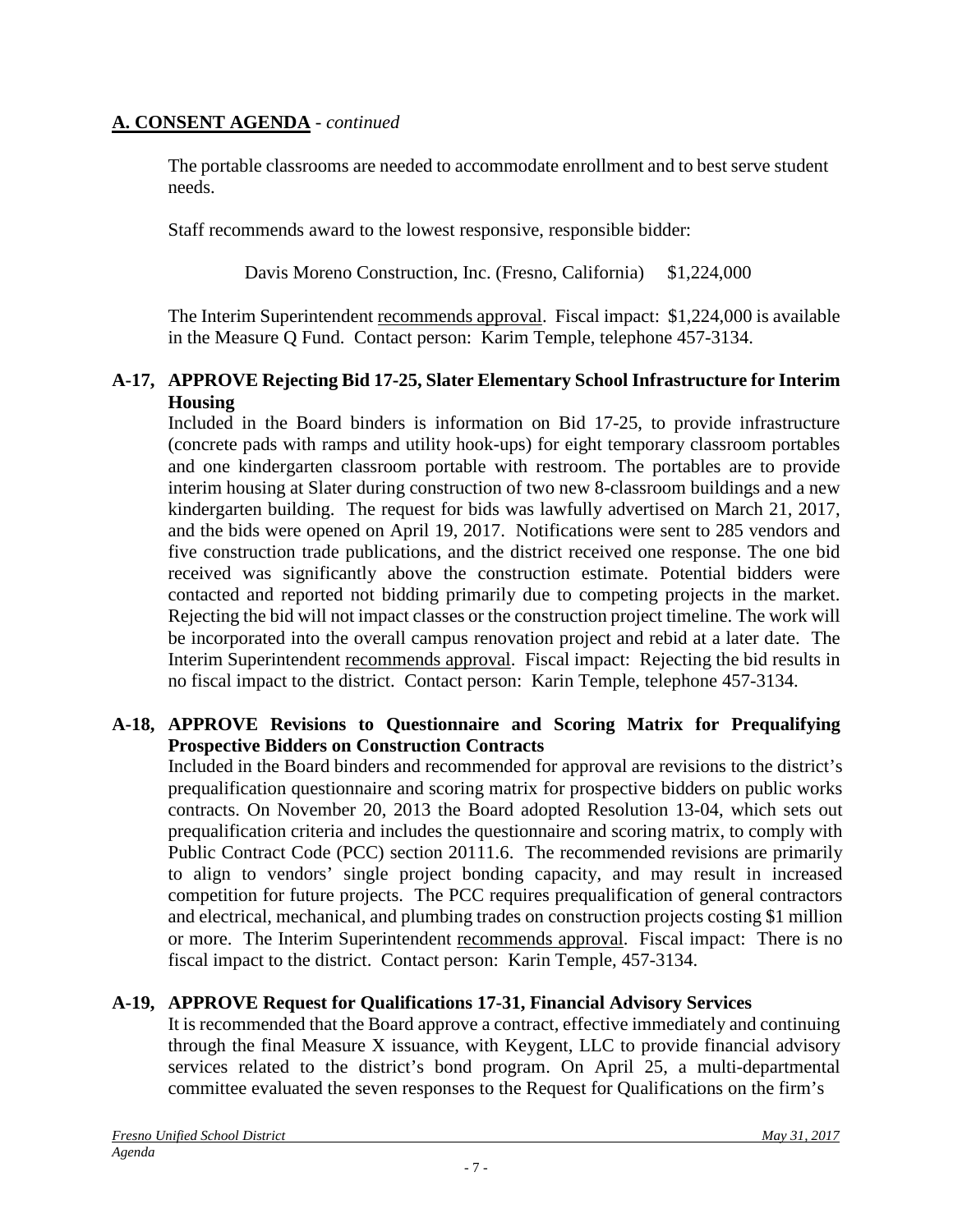ability to meet or exceed the requirements set forth in the RFQ. After the initial evaluation, the Chair of the Citizens' Bond Oversight Committee was added to the evaluation committee and the top four firms were interviewed on May 1. Upon careful consideration and based on best value to the district, the evaluation committee unanimously selected Keygent to be recommended for Board approval. Keygent has been the district's financial adviser since 2010, for the Measure Q bond program (also through a RFQ process), and has been a valued partner. It is expected that Keygent would continue to provide Fresno Unified with preferred customer service status. The Interim Superintendent recommends approval. Fiscal impact: Fees related to financings are paid from bond proceeds, as is customary. Contact person: Karin Temple, telephone 457-3134.

## **A-20, DENY Claim #17-0120-0014**

Included in the Board binders is a Claim for Damages by Richard John Mercier, case #17- 0120-0014. The Interim Superintendent recommends that the Claim be denied and the matter referred to the district's Director of Benefits and Risk Management for further handling. Fiscal impact: There is no fiscal impact to the district at this time. Contact person: Ruth F. Quinto, telephone 457-6226.

# **A-21, DENY Claim #17-0120-0134**

Included in the Board binders is a Claim for Damages by a Minor, case #17-0120-0134. The Interim Superintendent recommends that the Claim be denied and the matter referred to the district's Director of Benefits and Risk Management for further handling. Fiscal impact: There is no fiscal impact to the district at this time. Contact person: Ruth F. Quinto, telephone 457-6226.

#### **A-22, RATIFY Grant Application to the California Learning Communities for School Success Program**

Included in the Board binders is a grant application to the California Department of Education (CDE) for the California Learning Communities for School Success Program (LCSSP). The LCSSP provides funds to school districts to support programs aimed at improving student outcomes by reducing truancy and supporting students who are at risk of dropping out of school or are victims of crime. The Interim Superintendent recommends ratification. Fiscal impact: The grant provides funding up to \$2,000,000 over three years. Contact person: Jorge Aguilar, telephone 457-3340.

#### **A-23, RATIFY Agreement between Bitwise Industries, Inc. dba Geekwise Academy and Fresno Adult School**

Ratification is requested for an agreement between Fresno Adult School and Bitwise Industries, Inc. dba Geekwise Academy. Geekwise Academy is providing educational and work-based learning opportunities to Fresno Adult School students. The Interim Superintendent recommends ratification. Fiscal impact: Sufficient funds in the amount of \$7,500 are available in the Fresno Adult School Adult Education Block Grant. Contact person: Kim Mecum, telephone 457-3731.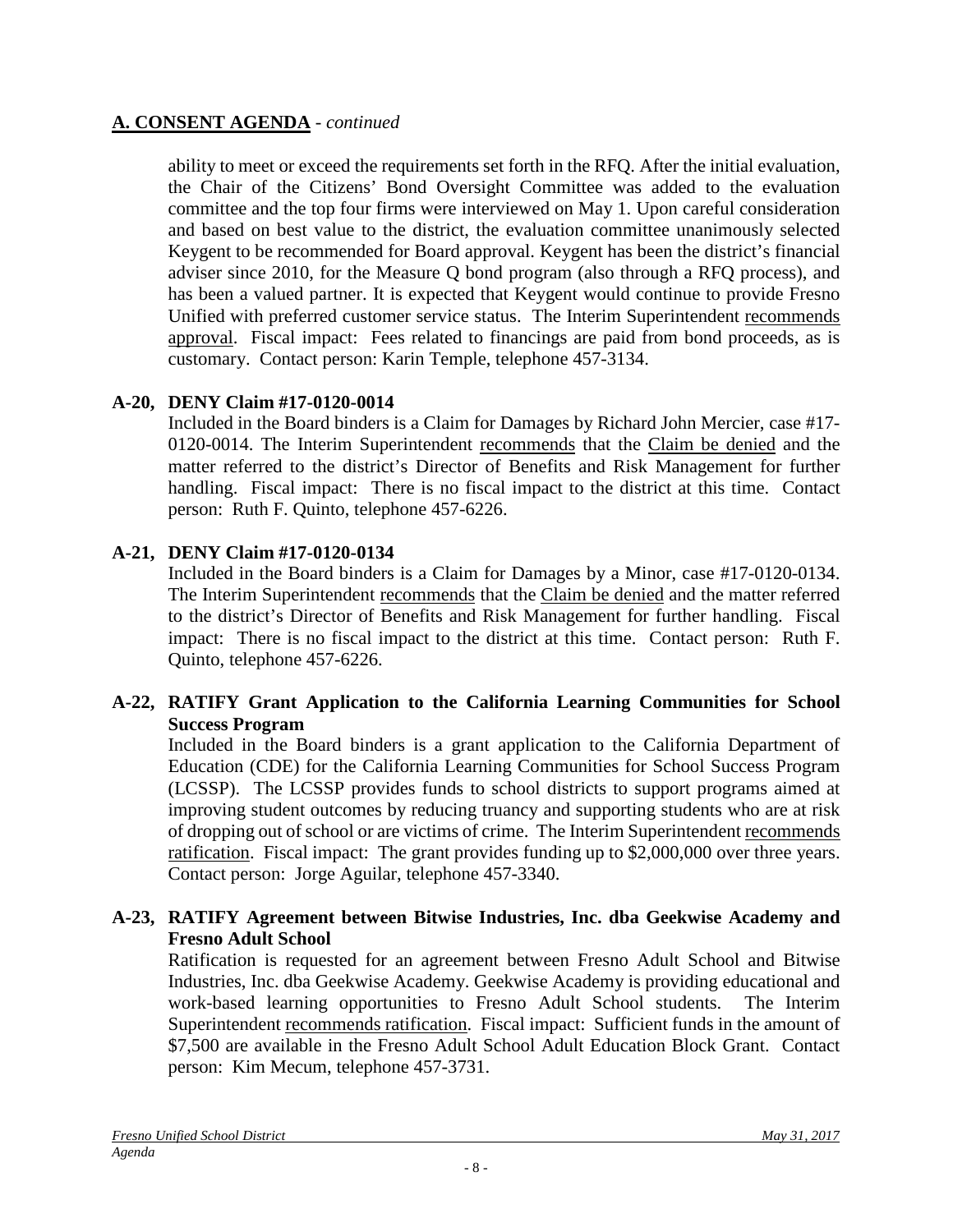#### **A-24, RATIFY Exchange Agreement between Fresno Unified School District and State Center Community College District for the State Center Adult Education Consortium Staff Reimbursement of Costs**

Ratification is requested for the exchange agreement between Fresno Unified School District and State Center Community College District for the purpose of an exchange/loan of Fresno Unified staff to the State Center Adult Education Consortium (SCAEC). Staff will remain an employee of Fresno Unified. Fresno Unified will be reimbursed for the full salary and benefits from the SCAEC funding (Adult Education Block Grant). Total reimbursement will be \$76,919. The Interim Superintendent recommends ratification. Fiscal impact: The amount of \$76,919 will be reimbursed by the SCAEC. Contact person: Kim Mecum, telephone 457-3731.

## **A-25, RATIFY Purchase Orders from March 1, 2017 through March 31, 2017**

Included in the Board binders is information on purchase orders issued from March 1, 2017, through March 31, 2017. Purchase orders for \$10,000 or more are presented first, followed by purchase orders for less than \$10,000. A list of purchase orders issued for Associated Student Body (ASB) accounts is also provided. The Interim Superintendent recommends ratification. Fiscal impact: Funding is noted on the attached pages. Contact person: Karin Temple, telephone 457-3134.

#### **END OF CONSENT AGENDA (ROLL CALL VOTE)**

# **UNSCHEDULED ORAL COMMUNICATIONS**

Individuals who wish to address the Board on topics within the Board's subject matter jurisdiction, but **not** listed on this agenda may do so at this time. While all time limitations are at the discretion of the Board President, generally members of the public will be limited to a maximum of three (3) minutes per speaker for a total of thirty (30) minutes of public comment as designated on this agenda. Any individual who has not had an opportunity to address the Board during this initial thirty (30) minute period may do so at the end of the meeting after the Board has addressed all remaining items on this agenda. Individuals with questions on school district issues may submit them in writing. The Board will automatically refer to the Interim Superintendent any formal requests that are brought before them at this time. The appropriate staff member will furnish answers to questions. Please note that if you wish to address the Board on an agenda item, you should do so when that specific item is called.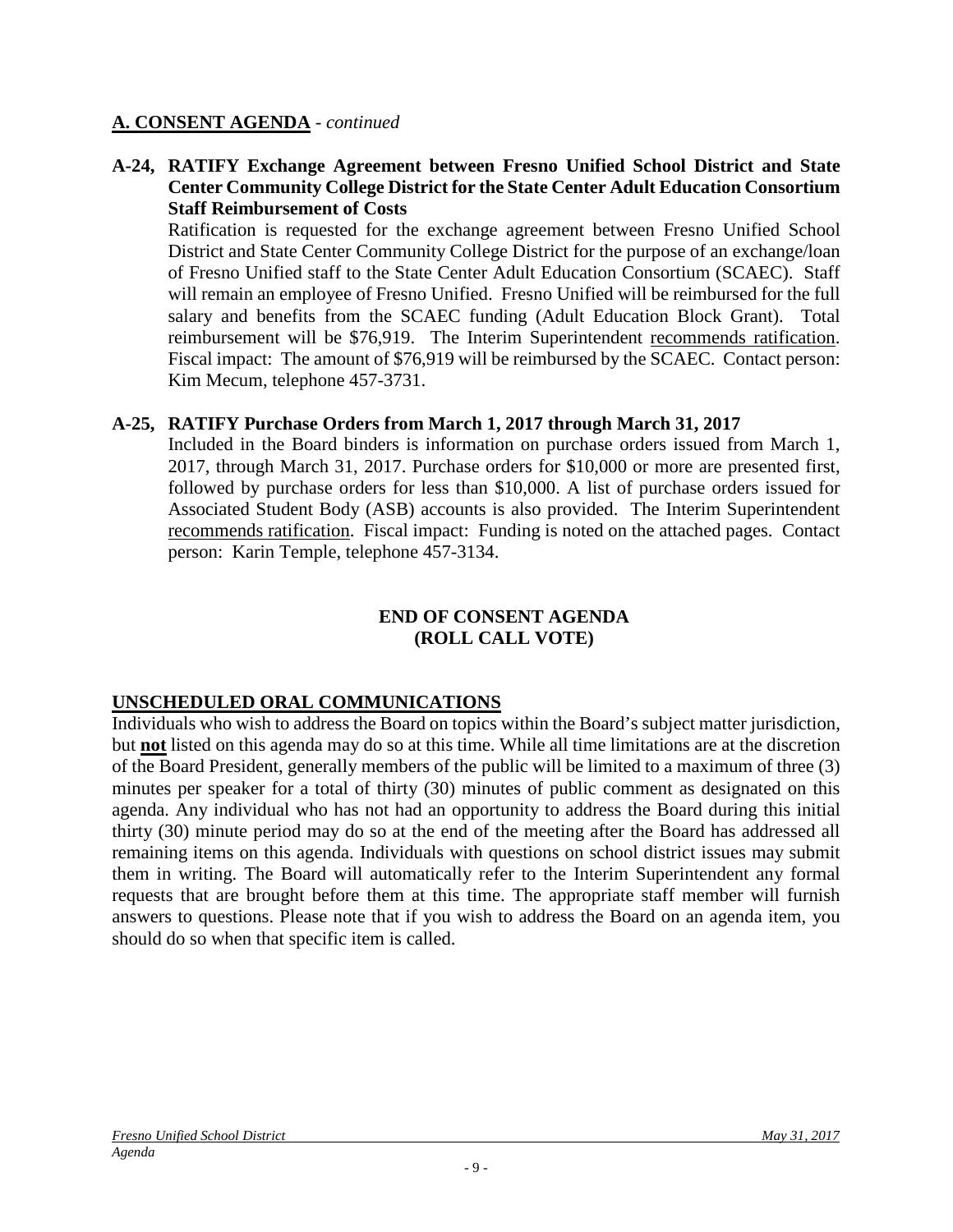# **B. CONFERENCE/DISCUSSION AGENDA**

## **6:00 P.M.**

#### **B-26, HOLD Public Hearing, PRESENT and DISCUSS Fresno Unified School District's 2017/18 Local Control and Accountability Plan**

Staff will present and the Board of Education will discuss the Fresno Unified School District 2017/18 Local Control and Accountability Plan (LCAP). As required by Education Code 52062, a public hearing will be conducted to provide an opportunity for discussion and public comment surrounding the 2017/18 Local Control and Accountability Plan for Fresno Unified. Fiscal impact: Support material will be provided to the Board and available for public review on or before May 26, 2017. Contact person: Ruth F. Quinto, telephone 457-6226.

# **6:30 P.M.**

**B-27, HOLD Public Hearing, PRESENT and DISCUSS Fresno Unified School District's 2017/18 Proposed Budget and Education Protection Account**

Staff will present and the Board of Education will discuss the Fresno Unified School District Proposed Budget for 2017/18. The Proposed Budget includes the multi-year projected budget for the Unrestricted General Fund. The agenda item will also describe factors addressed in the 2017/18 Proposed Budget, and issues affecting the multi-year projections for 2018/19 and 2019/20. Fiscal impact: Support material will be provided to the Board and available for public review on or before May 26, 2017. Contact person: Ruth F. Quinto, telephone 457-6226.

# **7:00 P.M.**

**B-28, DISCUSS and APPROVE Proposed Revisions for Board Policies (BP) 0410, 5113, 5141.21, (NEW) 5141.52, 6173, 6174, and (NEW) Exhibit (E) 5113**

Included in the Board binders are proposed revisions to the following six Board Policies (BP) and one Exhibit (E):

- BP 0410 Nondiscrimination in District Programs and Activities
- BP 5113 Absences and Excuses
- (NEW) E 5113 Absences and Excuses
- BP 5141.21 Administering Medication and Monitoring Health Conditions
- (NEW) BP 5141.52 Suicide Prevention
- BP 6173 Education for Homeless Children
- BP 6174 Education for English Learners

These revisions meet the legal mandates recommended by the California School Boards Association (CSBA). At this time, if the Board does not have any questions/suggestions, the administration is requesting approval. The Interim Superintendent recommends approval. Fiscal impact: There is no fiscal impact to the district. Contact person: Teresa Plascencia, telephone 457-3736.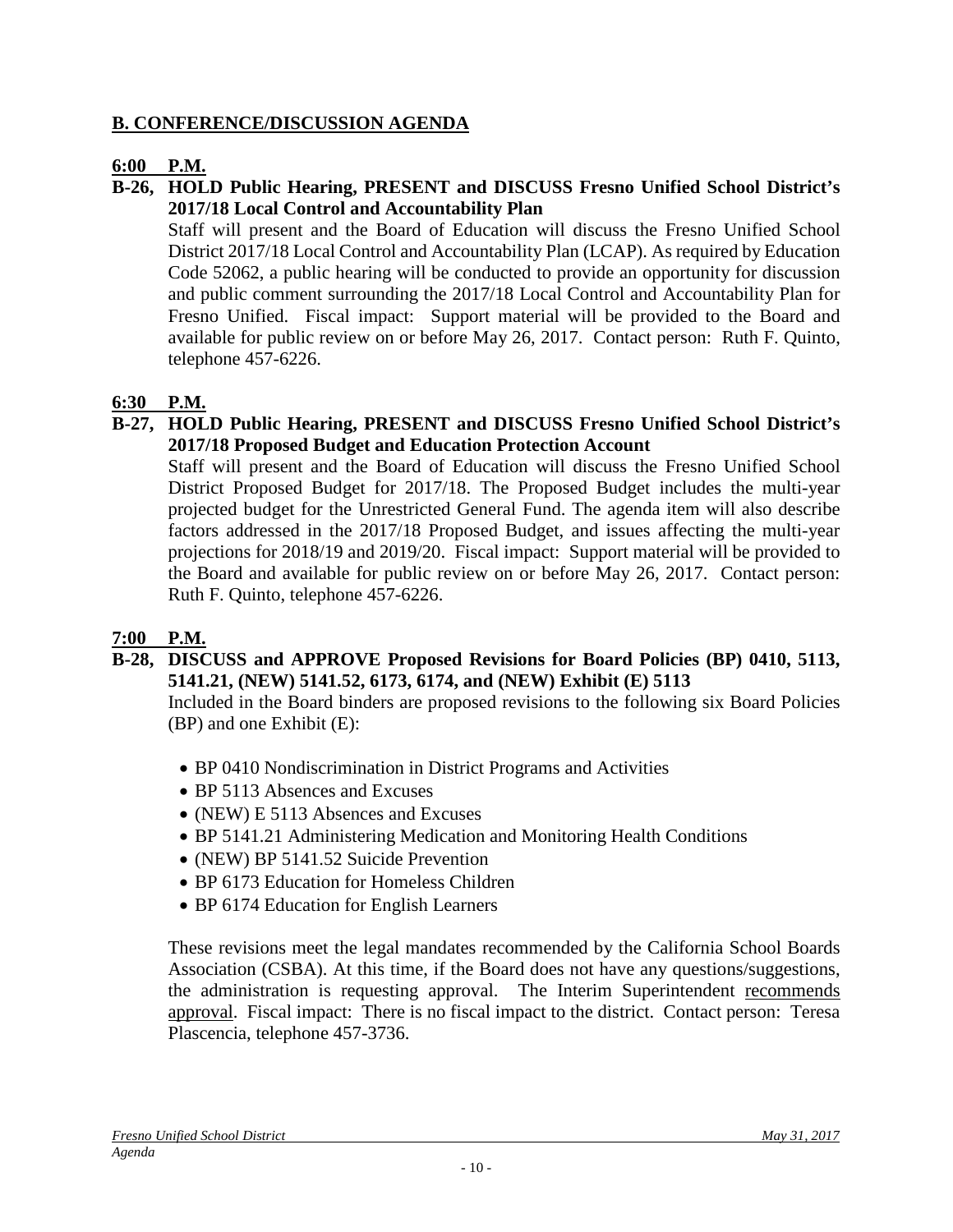#### **B. CONFERENCE/DISCUSSION AGENDA** - *continued*

# **7:15 P.M.**

**B-29, OPPORTUNITY for Public Disclosure and RATIFICATION of the 2016-2019 Negotiated Collective Bargaining Agreement between Fresno Unified School District**  and Service Employees International Union 521/Fresno Area Substitute Teachers **(FASTA)**

In accordance with Government Code 3547.5 all major provisions of collective bargaining agreements are to be presented at a public meeting of the public school employer before the employer enters into written agreement with an exclusive representative. Included in the Board binders **is a copy** of the tentative agreement between Fresno Unified School District and Service Employees International Union 521/Fresno Area Substitute Teachers (FASTA). The Interim Superintendent recommends ratification. Fiscal impact: The estimated cost is included in the disclosure of the collective bargaining agreement. Contact person: Paul Idsvoog, telephone 457-3548.

#### **8:00 P.M.**

**B-30, DISCUSS and APPROVE the Appointment of Members to the Superintendent Search Committee**

The Board will have an opportunity to discuss and approve the appointment of members to the Superintendent Search Community Committee. The committee will serve in an advisory capacity during the superintendent search process, have an opportunity to interview top candidates, and provide input and feedback in an effort to facilitate the Board's final decision.

Pursuant to Board Bylaw 9130, "Except for subcommittees of the Board, committee members may be recommended by the superintendent or designee, if appropriate, and shall be appointed by the Board president, subject to Board approval."

Each Board member had an opportunity to nominate an individual of their choice, as well as provide suggestions for additional at-large nominations for the Board to consider. Any nomination(s) contested by a Board member will be brought to a vote if needed.

The Superintendent Search Community Committee list of names will be provided to the Board on or before May 26, 2017. The Board President recommends approval. Fiscal impact: There is no fiscal impact to the district. Contact person: David Chavez, telephone 457-3566.